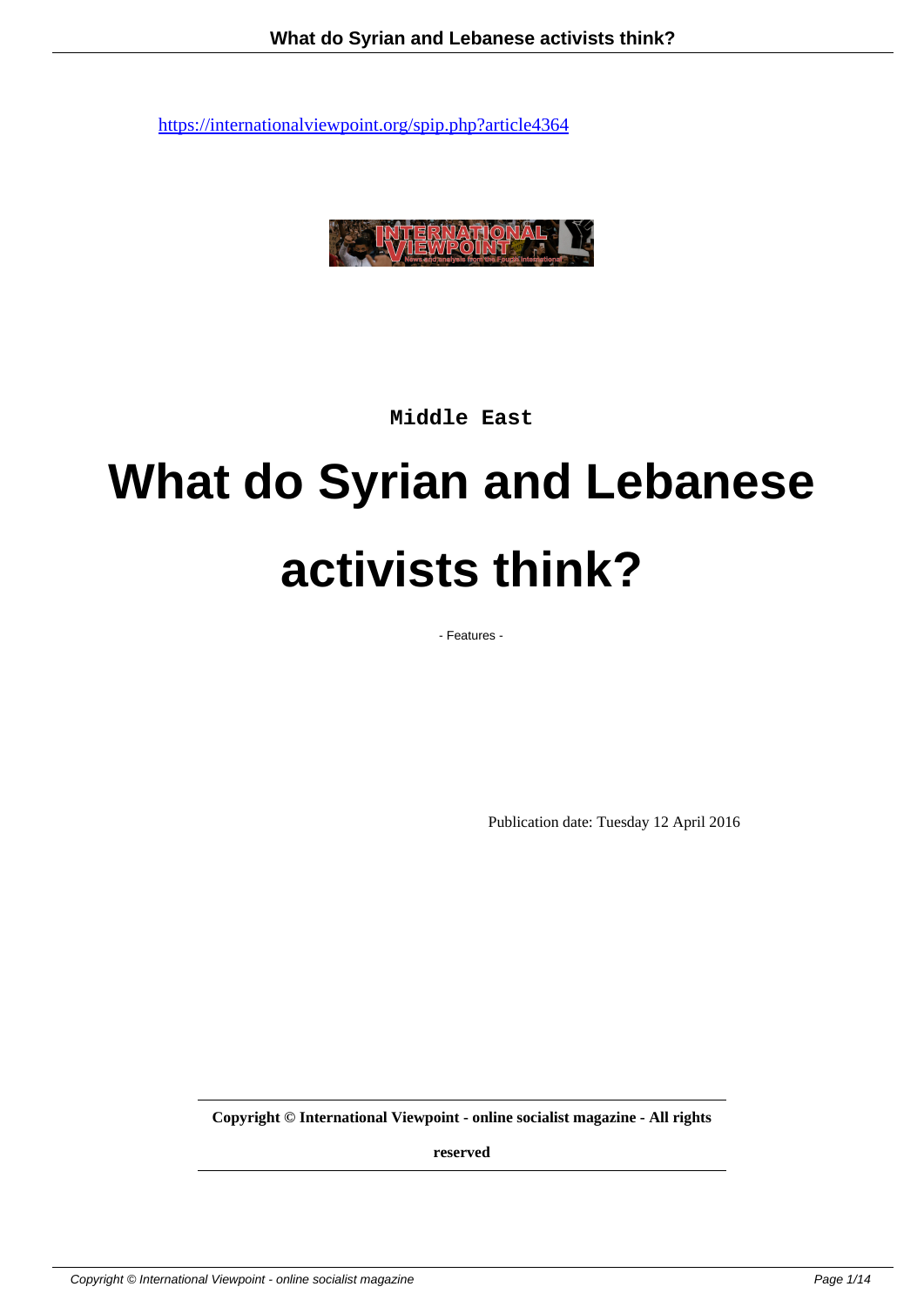**Miriyam Aouragh introduces interviews with activists Syrian and Lebanese that aim to cut through the confusion that has clouded much of the British left in recent months. The activists' responses to questions about the nature of Daesh, the role of sectarianism and whether class can still be a source of analysis in the uprising, how we should regard the Kurdish resistance, what differences does receiving weapons or help from western powers make, and what can we do here to support their movements, follow Miriyam's introduction.**

The attacks in Paris in November provoked greater imperial frenzy and added more questions to an already confusing narrative about Syria. The dynamics of the ensuing debate, shaped by media populism and ruling class opportunism, have been very frustrating. As such, there has been an increase in confusing positions and vague assessments in our own progressive circles.

In the current contradictory context, our political analyses need reassembling. Adjustment is a fairly normal process for progressive movements to undergo. Clear analyses with regard to increasing military operations in Syria are crucial because the Paris attacks created the condition for Britain to engage (or, rather, continue) in this endless, pitiless, warfare.

The vote on the war in Parliament brought the sense of an impasse regarding a political position around Syria to the surface. It is infuriating to see the debate about Syria being hi-jacked by Blairites and Tories in order to strike at Jeremy Corbyn. Moreover, the realignments of global imperialism - the simultaneous condition of a continuous US hegemony and a relative decline - have implications for radical analyses. So does the fact that much of the current devastating events are, in part, consequences of the massive Arab uprisings that have sent shockwaves through the region since 2011.

After 9/11 and the "War on Terror" our position as radical left groups was clear: all-out against war. And for that matter we did not really have any relations with groups in Iraq or Afghanistan. But revolutionary upheavals alter our positions. These revolutions and subsequent counter-revolutions, together with the larger political-economic conditions in which they emerged, greatly impact the socio-economic and political uprisings and the strategies and tactics of movements. This leads to at least two shifts: enforcing on activists in these regions an incredibly difficult task to manoeuvre between local and global dynamics and between survival and death, and it influences the political tactics of activists here and our politics of solidarity and anti-imperialism. At least they should have done so.

It has for that reason been striking to see a vast amount of articles full of analyses, theories and prognoses - and not shy about providing urgent âEurosÜadvice' - made without citing activists from the region. And - and this is probably one of the causes - without engaging those active for/in the Syrian cause present here in the UK who have organic links to Syria. In fact, there has been a framing of groups like Syrian Solidarity Movement UK (SSM) and Planet Syria as pro-war (because some people in those groups have supported a no fly zone option) on the one hand, and, on the other, charging them as having a malicious agenda to destroy the Stop the War Coalition (StWC), i.e. seeking to take from us that which we have helped build -leaving us without an anti-war movement altogether. These groups have been artificially constructed in the leftist imaginary as part of the problem. In other words, it has been deemed not necessary to account for such groups. For some comrades they are even a liability. What does that say about the larger ideas and challenges they represent though?

On a meta-level, the Syrian "uprising", in the sense of those continuing to keep the small roots and legacies intact for the next round of uprisings, or just for the sake of dignity continuing to survive, seem to have disappeared from our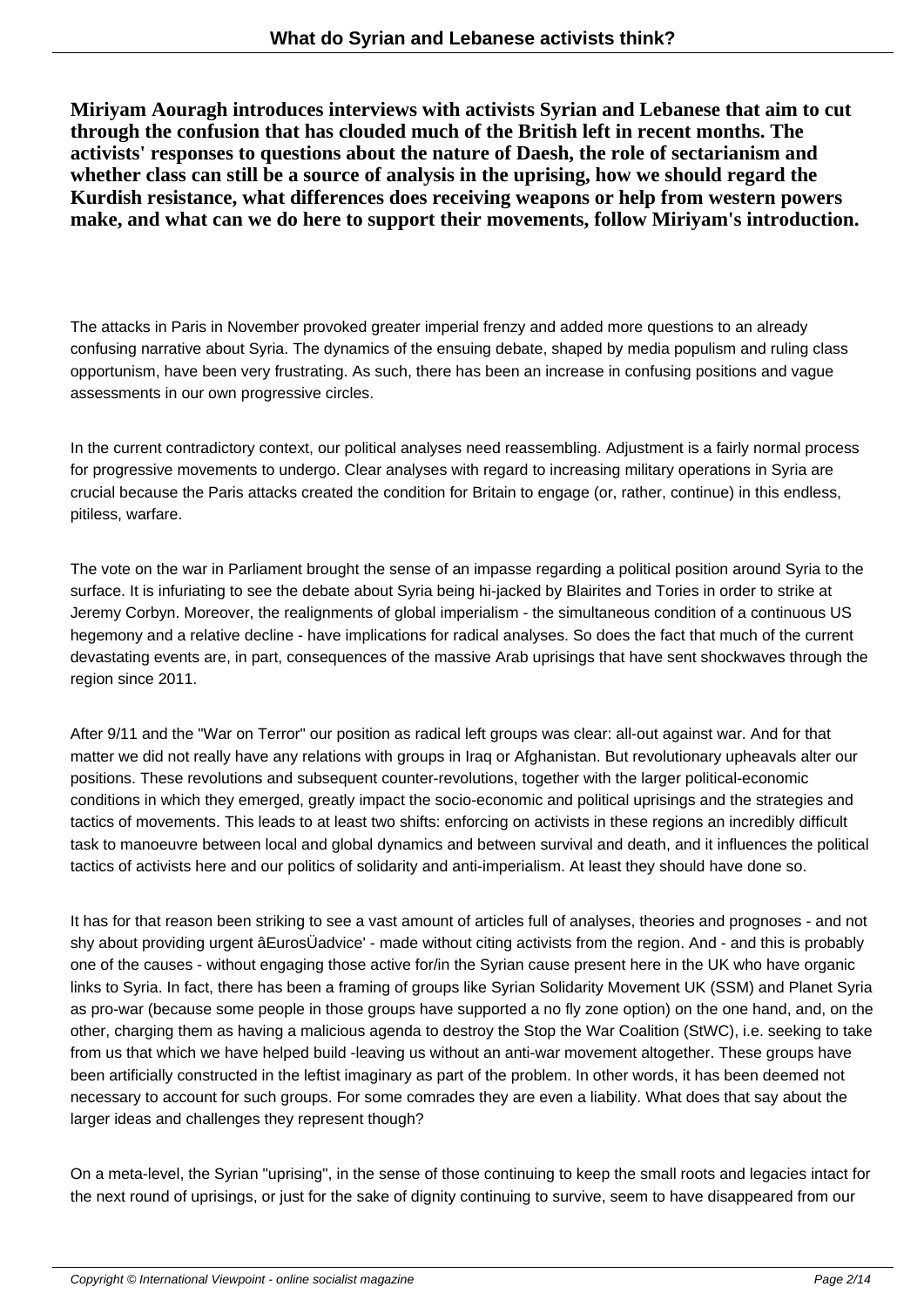discourse. And even the left accepts by now the full civil war narrative. The idea of a (civil) war is not untrue, but it is only part of the truth.

Syria in 2011 was not a society, like Iraq by 2003, paralyzed after years of sanctions on top of a brutal dictatorship: it has experienced one of the most extraordinary social uprisings in recent history. What is more, we know the people who are taking part in this uprising, some even directly because of our international activist networks in the region. In other words, there are agents to account for: there are comrades to extend solidarity and support to, and above all there is an abundance of knowledge to benefit from. Should these people not be the prime source of our knowledge?

The divisive narrative around Daesh - whether based on inadequate information or offered in a dichotomous format has strongly shaped our debates. You are either with foreign intervention or against intervention. There is also the notion that Daesh is overpowering, a force that eclipses everything else: the greatest fascist threat of the new century.

Alternatively, because of its anti-Western propaganda, some don't see Daesh as counter-revolutionary. Some (due to the group's presence in a proxy imperial setting), see it as anti-imperialist. But none of this relates to real life. Today's reality is one gigantic paradox. Born from the carnage of the "War on Terror" and bred by the racism in Europe, Daesh is not only a threat to US (and its regional lackeys') imperialism, it is also (also, we don't dare to say "foremost") the executioner of our friends, our comrades. It has also come to represent the doom of thousands of working class families: fatalities of their severe sectarian ideology that has little to do with Bashar al Assad's regime or of Obama, Hollande or Cameron's geopolitical threat. To see it otherwise has astounded people involved in Middle East activism.

Firstly, the typical top-down assessments those perspective emanates from arouses indignity, produces a demoralising paralysis. For many the idea of solidarity is meaningless - it turns out that the archaic principle of internationalism is sacrificed for the monotone "the enemy is at home" focus. Hence, and secondly, what does "our real priority is Cameron" or "support for Syrians is fine but best done by their communities" as we often notice in commentaries, mean? This notion is occasionally even accompanied by the paternalistic complaint of âEurosÜidentity politics'. Sometimes it seems as if our cities, movements here do not include people that have roots there. The idea of the domestic ruling class (enemy) is not (probably never was) a singularity: one cannot wave off criticism about the lack of solidarity or the disturbing pro-Assad sentiments emanating from some at StWC rallies, by saying that our focus should be first and foremost on the British Parliament. It is a false dichotomy.

It is no secret that the left has been confused about its stance in general and that this goes beyond a dogmatic anti-war/anti-imperialist analysis. Many of us simply feel unable to take a position because of the real complexities that Syria presents. And many of us exert caution because of the very real dilemma caused by a historic tension between our ruling class's imperialism, internationalism and solidarity in the context of uprisings against a dictatorship that is not the ally of the west.

We can learn from our comrades how to reconcile these seemingly contradictory positions. It is also clear that this confusion is due to the general lack of context and knowledge "from below" and "from within". In fact, what happened to our comrades and their voices that could inform us, and help us to disentangle all these confusing positions. Why not "shut up and listen" - to what our comrades from there have to say? Just for a moment - before we pick up again and redefine our positions based on our own objective conditions. What follows is a small, and probably inept, attempt to help us to do this.

We presented a set of questions to different people, from different backgrounds and cities in Lebanon and Syria [2] all involved and struggling for, perhaps against all odds, a non-sectarian and progressive outlook. In a series of questions distilled from the on-going debates in the UK we asked the respondents about a variety of subject,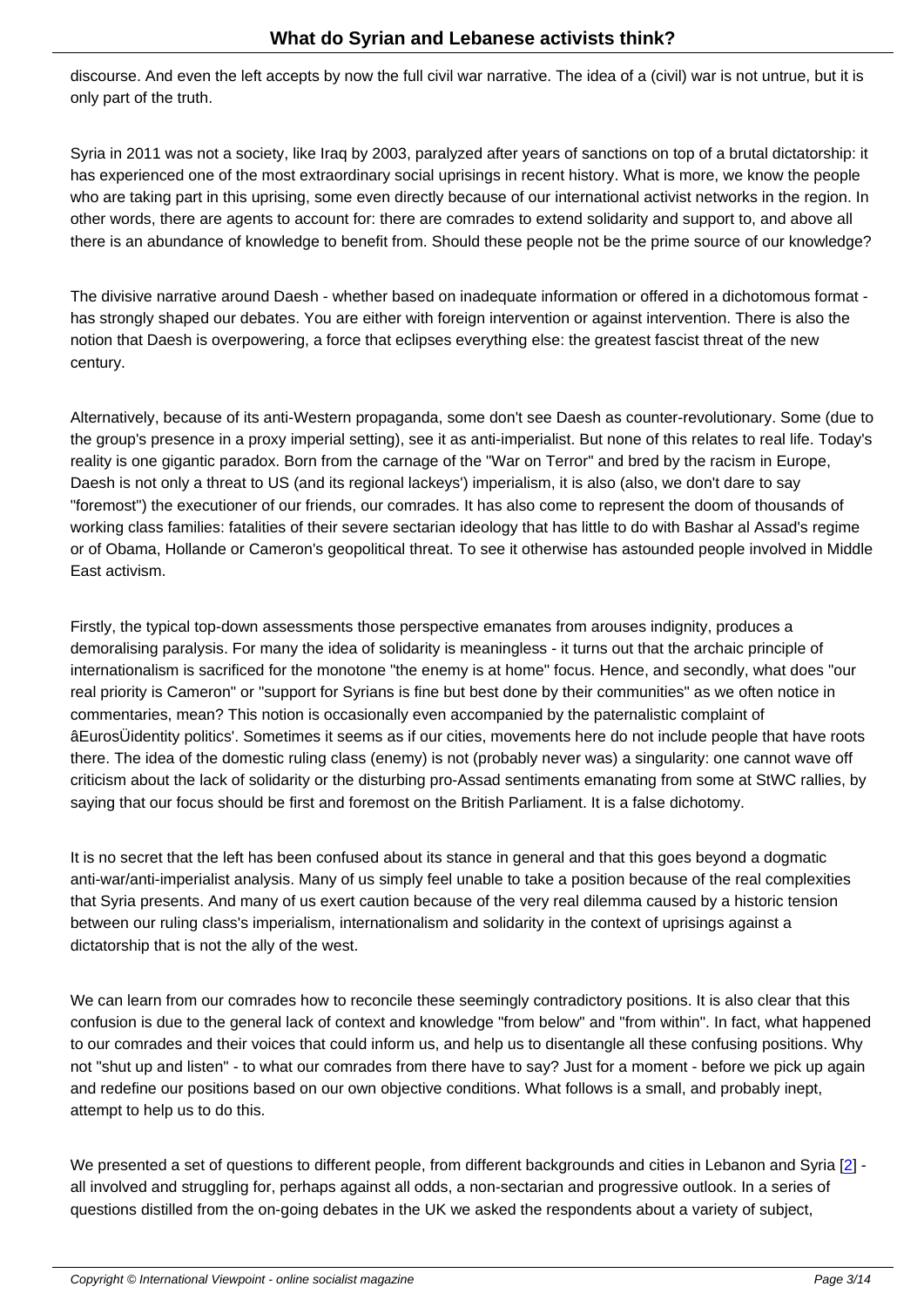including the role of Daesh, sectarianism, the Kurdish resistance, as well as the issue of military intervention and support abroad. Most interviewees picked a few questions. Some referred us to other important voices, while one aborted the interview due to the loss of a comrade who was kidnapped and executed by Daesh. Others were not sure how to think of solidarity at all any more after organising - often in vain - for five years. For example, Razzan replied: "How to support us? I really don't know what to say at this point."

## **Q1 Is Daesh part of the revolution, is it merely counter-revolutionary, does it have an anti-imperialist stance?**

## Shiar (Syrian)

Of course Daesh is not part of the revolution! It has been fighting, killing and kidnapping Syrian revolutionary forces from its very beginning, while avoiding, and even collaborating with, the regime until they were forced to fight each other (still only to some extent) because the international rules of the game changed. Neither is Daesh - and Jabhat al-Nusra for that matter - simply a counter-revolutionary force. The revolution and the subsequent war were merely the context or the opportunity that allowed them to emerge and rise. It is more accurate, in my opinion, to talk about multiple revolutions and counter-revolutions unleashed in Syria - and the whole region more broadly - some of which are of a progressive nature or potential and others reactionary. And I use the word "revolution" here in a broad sense, to mean fundamental changes in power structures and values that take place violently in a relatively short period of time. Revolutions are not necessarily progressive, neither are all counter-revolutions necessarily reactionary.

Daesh depends largely on foreign jihadists, who are fighting in Syria to impose a specific version of extremist Islamic rule that is alien to most locals. They have nothing to do with the revolution. If this is not a form of imperialism or colonialism, then I don't know what is. Moreover, Daesh has been secretly collaborating with various imperialist regimes (Syrian, Iranian, Turkish, Saudi, etc.) depending on their interests and the changing rules of engagement. So I really can't understand how anyone can call them "anti-imperialist" just because of their stated opposition to the West (which is largely rhetorical and does not go beyond terrorist acts).

## Farah (Lebanese)

We definitely regard Daesh as a reactionary and an anti-revolutionary force. I was shocked reading the other day a statement issued by an Italian Maoist party explaining their position in support of Daesh as anti-imperial! It really shocks me that there are sections of the Left still discussing the nature of Daesh, with the same binary thinking that they have been employing to set their positions regarding the Assad regime! Is it anti-imperialist? Or is it anti-revolutionary? This binary thinking made a section of the Left support Assad while he was slaughtering the revolution under the pretext that he is fighting imperialism! Let's make it clear, Daesh is the result of Western imperialism and the reign of the authoritarian regimes in the Arab region. Daesh is the result of the state's rule of terror and the imperial so-called "War on Terror". The solution for us is of course to oppose reactionary forces such as Daesh.

But this is not enough. If we want to build a democratic alternative we have to condemn Western imperialism, and also and on an equal ground, the authoritarian regimes with their sectarian and repressive policies that have ruled us for so long. If these sections of the Left, want to build a position, regarding Syria, probably they need to listen, or in this case read, what people on the ground in Syria have been saying. This placard, for example [see image below], that was written in Aleppo in January 2014, represents my position: "Assad will not be overthrown if ISIS is not overthrown". For people who are directly hit by this bloody war, it's crystal clear: no defeat of Daesh is possible without the overthrow of Assad regime. If this Left will grant itself the authority to ask the Syrian people who they want to be their butcher then the project of this Left is doomed to be a big failure politically and ethically.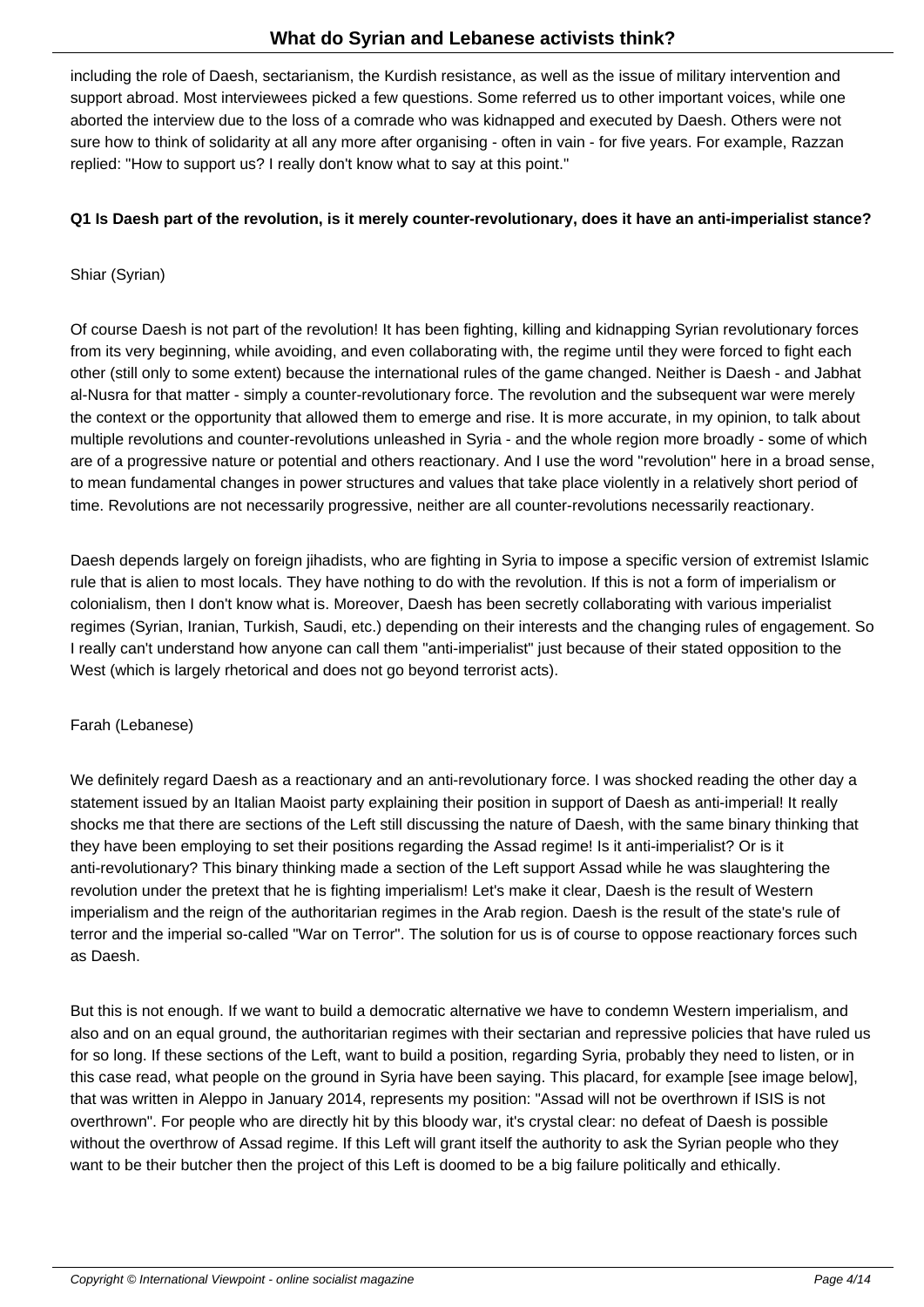I agree with Farah that Daesh is a counter-revolutionary force and I am not sure how it could be construed as "anti-imperialist", knowing its links to Turkey and Saudi Arabia. However, I am really concerned how parts of the left tend to ignore its positions regarding society in general (women, gays, etc.). Although it is an excuse used by many liberals to support bombings, it does not mean that there is no truth to it. We must, of course, oppose the bombings and the foreign interventions (from all sides as it seems right now). But the solution is not to support Daesh - rather, to look at other forces in the revolution, the revolutionary left and local committees, for example, which Joseph, Razzan, and others have written extensively about but have been ignored to a large extent.

## Joseph (Syrian)

It's clear that Daesh is counter-revolutionary. In addition to what Ghassan and Farah said I think the problem of many sections of the left internationally is that they understand imperialism as a single actor (the West or the US) and not as a system with competing capitalist powers that we should all oppose. Therefore Russia is put outside of the picture. This is one thing. The other problem (which is linked to the first one) has been the analysis of actors, whether state or organisations, according to their foreign policies, leading some to speak of anti-imperialism in the case of Syria, Hezbollah, Iran and even Daesh, and not analysing them, as Ghassan said, according to their policies regarding the society or country in which they exist. In addition to this there is a sort of reductionism in the analysis. For instance, "economism" shapes how we analyse the region, putting aside sectarianism, feminism, struggle against homophobia, secularism, etc... leading to a situation where liberals often appear to be the only ones speaking about such matters. This larger problem in my view is linked to economism and the way that Islamic fundamentalism groups are still perceived by many on the left as "reformists" or some sorts of "anti-imperialists?, or more generally as real authentic groups of the region representing Islam. They don't make the difference between a Muslim believer and an Islamist, many times mixing both, which is very essentialist and problematic.

## Razzan (Syrian)

The approach to fighting ISIS has always been a Eurocentric one: dealing with ISIS on our own with no need of Syrians' feedback on, or expertise in, the mater. Without learning from the history. This has been evident from the very first days of the US bombing Syria - Nusra specifically - without coordination with Syrian brigades or activists on the ground, which has caused lots of anger from people living in areas that were bombed. Imagine if your organisation is being funded by a UK or US INGO [international non-governmental organisation], and these states bombed and killed a child or family. How do you imagine the people would react towards the employees of an NGO funded by Britain or America? Many civil society workers were threatened after the international bombings.

The result has been further hatred towards international military support. There is no regards given of Syrian lives that are already in danger due to ISIS and regime bombardments. The international military support is not to help Syrian lives, but to lessen the threat on their borders that are shut in the face of those who are fleeing Syria - from ISIS mostly. So it does make a negative difference. It makes things worse. It fuels terrorism, extremism.

A friend from Raqqa is on ISIS's list of wanted people. Raqqa partly consists of big families and it's a very communitarian society. So if one member of the family is anti-ISIS, the rest of the family would know and hence the word might go out. What I am certainly aware of is that since anti-ISIS sentiment is associated with any anti-ISIS military actions, the people in the face of Daesh pay the price. This is my own experience with people living in liberated Idleb in 2013.

Rima (Lebanese)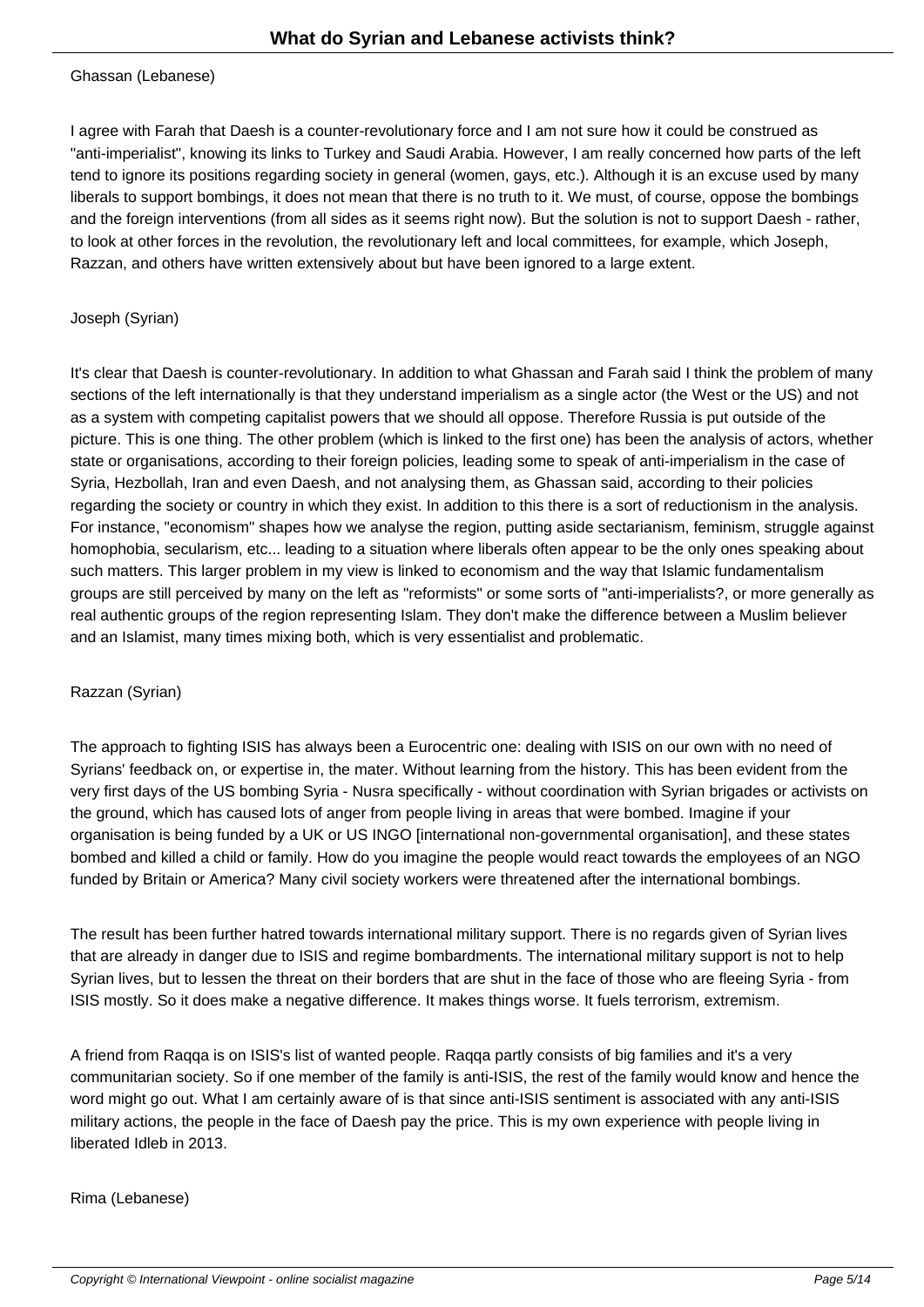It is hard to say something comprehensive about Daesh at this moment. I was part of a group of activists who occasionally meet comrades from Syria. One of the comrades was captured by Daesh and killed during one of our workshops. He had contributed enormously with information and data on the living conditions under Daesh in Raqqa before he was captured.

Yasser (Syrian)

Daesh is the head of the counter-revolution and the worst nightmare that humanity could face. We have had as a movement (Citizens Movement) an office in the city of Raqqa after the fall of the regime. I was the Director, but we closed it after Daesh took control of the city. We continued our activity clandestinely within the city.

Ramz (Syrian)

ISIS is the vanguard of counter-revolution. I never had direct personal experience with ISIS but members of our group were arrested and imprisoned by them. Some of our comrades living in territories ruled by ISIS were forced to escape when ISIS discovered their political disobedience.

# **Q2 Is sectarianism a dominant factor? Is there a civil war? Can class still be a source of analysis for the dynamics of the uprising?**

Shiar

The problem with the term civil war is that it reduces complex socio-political dynamics to a savage "civil war" between religious sects. It stems largely from the Western obsession with Middle Eastern sectarianism. As I understand it, the MENA [Middle East and North Africa] uprisings were - broadly speaking - triggered by varying combinations of political repression, economic deprivation and social disintegration, which made people in those countries feel more and more marginalised, powerless, humiliated and undignified. Even if they are linked to the wider processes of global politics and economics - like everything else - these are specific local dynamics that cannot be simply seen as a direct result of imperialism and globalisation. Syria was perhaps the most acute manifestation of these dynamics, which is what distinguishes the Syrian revolution from the (first) Egyptian revolution, for example.

The mass protests in Syria started and remained, for quite a few months into the revolution, largely confined to marginalised, neglected regions and rural areas such as Dar'a, Idlib, Deir al-Zor, al-Raqqa, the poor suburbs and slums of Damascus, etc. Coupled with strong regional identities that made it easier for these people to break away from the regime's discourse, this meant the Syrian revolution was - at least in the beginning - an almost classic revolt by the marginalised rural poor.

Assad's economic liberalisation of the country, celebrated by the West as welcomed "reforms", was carried out through a Mafia-like network of high ranking military and security officers partnering with big businessmen, which was largely concentrated in and benefited the traditional bourgeois urban centres. Moreover, economic liberalisation was not accompanied by "political liberalisation" that could have made these "reforms" more acceptable by people - save for a brief period of political freedom, known as the "Damascus Spring" in 2000-1, which was soon heavily repressed as the regime feared too much freedom may destabilise its rule.

 It is true that the subsequent, full-fledged internationalised war has changed these socio-economic-political revolutionary dynamics (for now) but that does not mean that we should abandon our analysis of the origins and beginning of the revolution. With the militarisation of the revolution in late 2011 and early 2012 - first by the regime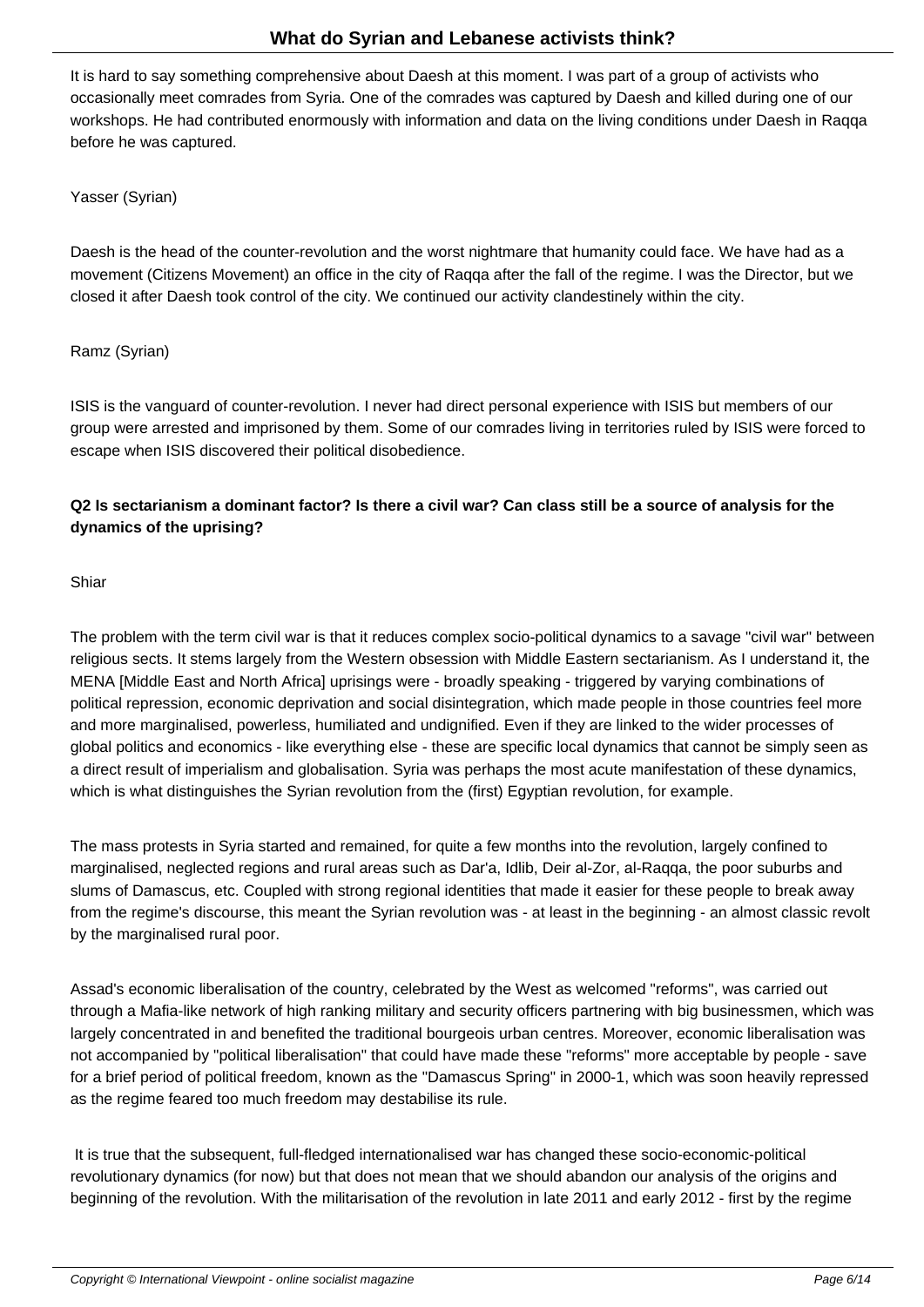forces and militias and the protesters' resorting to arms to defend themselves, then by the interference or regional and international powers in support of this militant faction or that - the above-mentioned socio-political conflicts gradually developed into full-fledged wars. Most military operations by opposition and Islamist armed groups were initially directed against the regime. As military advances were made and power bases consolidated, however, "infighting" over territory, weapons, spoils and influence started to surface, sometimes distracting from what was supposed to be the main battle.

By the end of 2013, there were at least four main poles or parties to the war, with various other smaller centres of (armed) power revolving around them because they shared similar worldviews and/or similar goals and backers with the main poles - though they should not be readily lumped into one basket. I have previously called this Syria's "multi-party conflict" that turned into a "multi-way war".

A dualistic view continues to dominate much of the debate and writing on the war in Syria, often painting what is happening in the country as one war between the regime and the opposition forces, or between government forces and Islamist terrorists, or between Iran and Saudi Arabia, and so on and so forth. This dualism may partly explain the West's prioritisation of the war on Daesh and ignoring, or postponing, an inevitable confrontation with the Syrian regime and its backers - as if a state can only have one "enemy" at a time.

## Anthony (Lebanese)

Syria is going through a war on the class war that started with the Syrian revolution. Both Assad and Daesh are at the lead of this war on the working classes. The sectarianism we see in Syria is the main feature of that. Sectarianism is an ideological smokescreen, it hides the crisis of the Syrian bourgeoisie and the demands of the working people for social, political and economic freedom. This was the basis of the Syrian revolution, through the popular slogan "one, one, one, the Syrian people are one", and it continues to be so. Many Syrians I've met say that sectarianism was not a main feature of life in Syria before the crackdown of the Assad regime on the revolution. Everything has changed now, and the sectarianism we see today is "born out of the contradictions of Arab society and shows its ugliest forms in times of crisis" - it is another form of nationalism, and seeks, in the end, to accumulate capital and the means of production and power to an elite (whether for Assad or for Daesh's leadership) while exploiting the working people and the proletariat. We see one of the worst kinds of exploitation in Syria: exploitation of life, working class people recruited as soldiers to kill other soldiers. Bassem has started with this analysis, we need to build on it.

## Yasser

Since the first days of the revolution the regime and its loyalists tried to transform the uprising into a sectarian war. Today, sectarianism is among the main ideological orientations for the competing groups: the regime factions, its Iranian allies, as well as some opposition groups. I think it is appropriate to say that since approximately a year the situation has become like a civil war. At the same time, though, some factions are explicitly non-sectarian, cross-confessional initiatives, such as the Declaration of Damascus, the Movement for Citizenship, for example, as well as leftist groups such as the Democratic Left Party, the National Democratic Bloc and the Socialist Union. But I don't think the revolution emerged as a class struggle as some think, but as a political revolution during which economic factors played a major role in the indignation of Syrians. The reasons for the Syrian uprisings are the struggle for freedom and dignity and against repression.

## Joseph

Of course sectarianism is an important factor and it has increased since the beginning of the revolution importantly: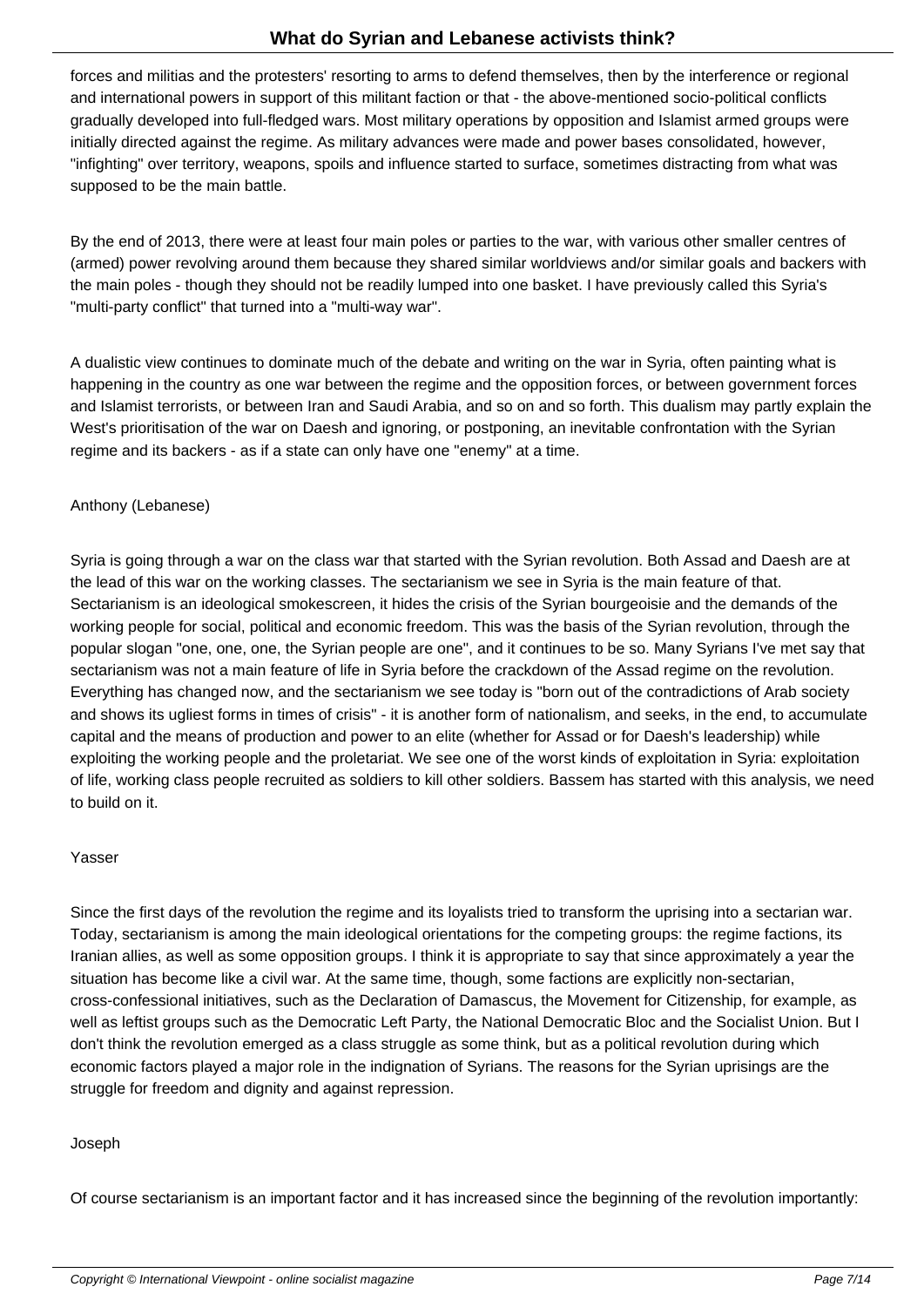first, because of the regime through various means (killing, media, releasing Islamists and jihadists, etc...) and then by the development of Islamic fundamentalist forces. In addition, the sectarian discourse, on a propaganda level, of Saudi Arabia, Qatar and Turkey and Iran, fuelling sectarianism, in addition to their actions.

This said, this does not mean that class analysis does not work, and sectarianism has to be understood as a tool to control and use the popular masses and for the bourgeoisie and petit bourgeoisie to take the lead and control of popular movements. Sectarianism is a way to redirect socio-political frustrations against other "enemies". This is strengthened by the lack of democratic and social forces on the ground.

This does not mean that cross-sectarian movements are not possible, and actually they still exist in various regions of Syria. Popular movements in Syria are still struggling for the initial objectives of the revolution and against sectarianism. In addition we have seen this summer in Iraq and Lebanon a cross-sectarian popular movement challenging all the sectarian bourgeois forces. This should be put forward much more, these are the ways to defeat authoritarian regimes and Islamic fundamentalism.

## Ramz

Sectarianism is one of the most significant elements of conflict in Syria. The revolution switched from a political revolution against a totalitarian regime to look more like a civil war when the armed conflict took over. But, yes, there are many democratic and secular opposition forces and cross-sectarian communities such as Citizen Movement, the Democratic Bloc, the National Bloc, etc. Although they are weak and isolated now.

The internal/national factors were relegated in the conflict while the regional factors, elements and interests became the determining factor. However, you cannot find a solution to the conflict without resolving the question of political power and without the departure of Al-Assad and his gang.

Q3 Can we regard the Kurdish resistance as the alternative? Are they non-sectarian, for instance?

## Shiar

I suppose by "Kurdish resistance" you mean the Kurdish armed forces affiliated with the Kurdistan Workers' Party (PKK) and its Syrian offshoot, the PYD [Democratic Union Party], which are often described as the "third way". I personally don't agree and don't believe that they really represent a third way. If anything, they seem to follow their own separate way, parts of which intersect with the events in Syria, while others follow their own specific Kurdish dynamics. As far as the Syrian revolution is concerned, these forces are still oscillating between the regime and the opposition (and now between the US and Russia), flirting or conflicting with this side or that depending on the situation on the ground. They are yet to settle on a clear, consistent position, or to be forced to do so by changing geopolitical equations (the battle in Koban $\tilde{A}^a$ , the US-led war on Daesh and so on).

The PYD's political pragmatism and its thirst for power are two important factors to understand the party's dealings with the regime, the revolution, the FSA [Free Syrian Army], and even the Kurds themselves. Moreover, the PKK is a highly ideological, nationalist party based on a strict military regime and blind loyalty. It still thrives on the apotheosis of the leader and the notion of one party leading the state and society. In this sense, it is not very different to so many leftist parties that have been riddled with these Stalinist-Leninist plagues.

I would like to believe that the party is changing and is rethinking its ideology and practices (the PKK and PYD have been rebranding and promoting themselves in the West as an "anarchist" movement). But until they really change, I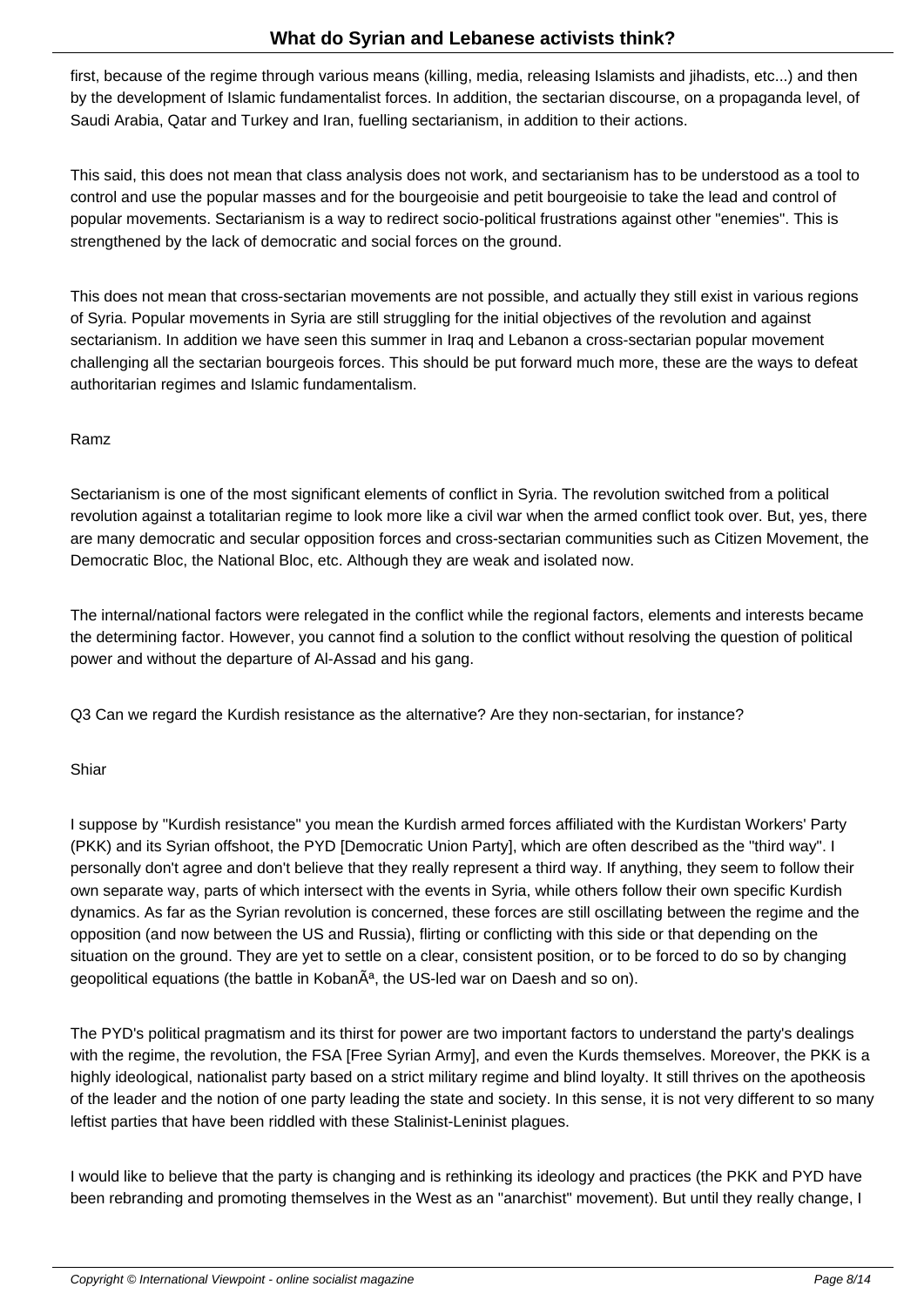cannot understand how anyone can call it an anarchist movement, or even a legitimate representative of people's struggle for freedom and justice. But the reality is, so many of their repressive practices remain the same - e.g. the PYD forces recently shot live ammunition at peaceful demonstrations because the protest was organised by a rival Kurdish faction.

In fact, I do not doubt for a moment that the PYD - if things carried on like this - will re-produce an oppressive, totalitarian regime, just like what the Ba'ath party or the two ruling parties in Iraqi Kurdistan did - bearing in mind the differences in their experiences, of course. The same applies to many of the other Syrian opposition factions, from the radical Islamist forces to the nationalist leftist parties that lean towards fascism. The hope is that the revolutionary movement will continue and give birth to different forms of organisation and self-organisation, and to new structures that are more consistent with the original values and goals of the revolution.

### Ghassan

As for the Kurdish resistance, while there are secular forces involved that we must support, it has also become entangled in the civil war in Syria and there are some instances where anti-Arab sentiments have led to unfortunate incidents and positions. However, based on the same reasoning above, it is important to discern between the various forces.

#### Joseph

Regarding the Kurds, I agree with Ghassan: contradictions exist with PYD (the Syrian PKK), which acts often as an authoritarian organisation that has not hesitated to repress popular demonstrations and pro-revolution activists. And some anti-Arab sentiments do exist in certain regions (for historic reasons of oppressions and colonisation by the Ba'ath regime) - see the last reports of Amnesty on this region. One thing: the criticism against the PKK can only be made constructively if someone has a clear position regarding the Kurdish issue, meaning support for self determination. The problem is some people criticise them without criticising the Arab chauvinism of the majority of the Syrian opposition regarding the Kurdish issue.

#### Yasser

The experience of the Kurdish areas is special and a positive experience in many features. However, the issue is that the PYD is a non-Syrian political project (decided in Mount Kendal) and does not fall within the objectives of the Syrian revolution and the project of state citizenship. It is correct that the PYD is beyond sectarianism; nevertheless, it has nurtured and helped create contradictions and conflicts of another type, with a dimension of nationalism.

## Elia (Lebanese)

The Kurdish question is indeed a complicated one, especially that the forces that represent them (YPG, PYD) have, for the most part, an opportunistic relationship with the Syrian revolution, trying to navigate through the current war with the fewest enemies possible and the most gains on the ground as possible. This "real politik" of the revolution has seen them ally with Assad on some fronts, coordinate with US air-force at some times, cleanse villages, and sometimes ally themselves with the FSA (Free Syrian Army) to fight with Daesh. I highly recommend the piece by Leila Al Shami on the selective solidarity around the world with Kobane.

#### Ramz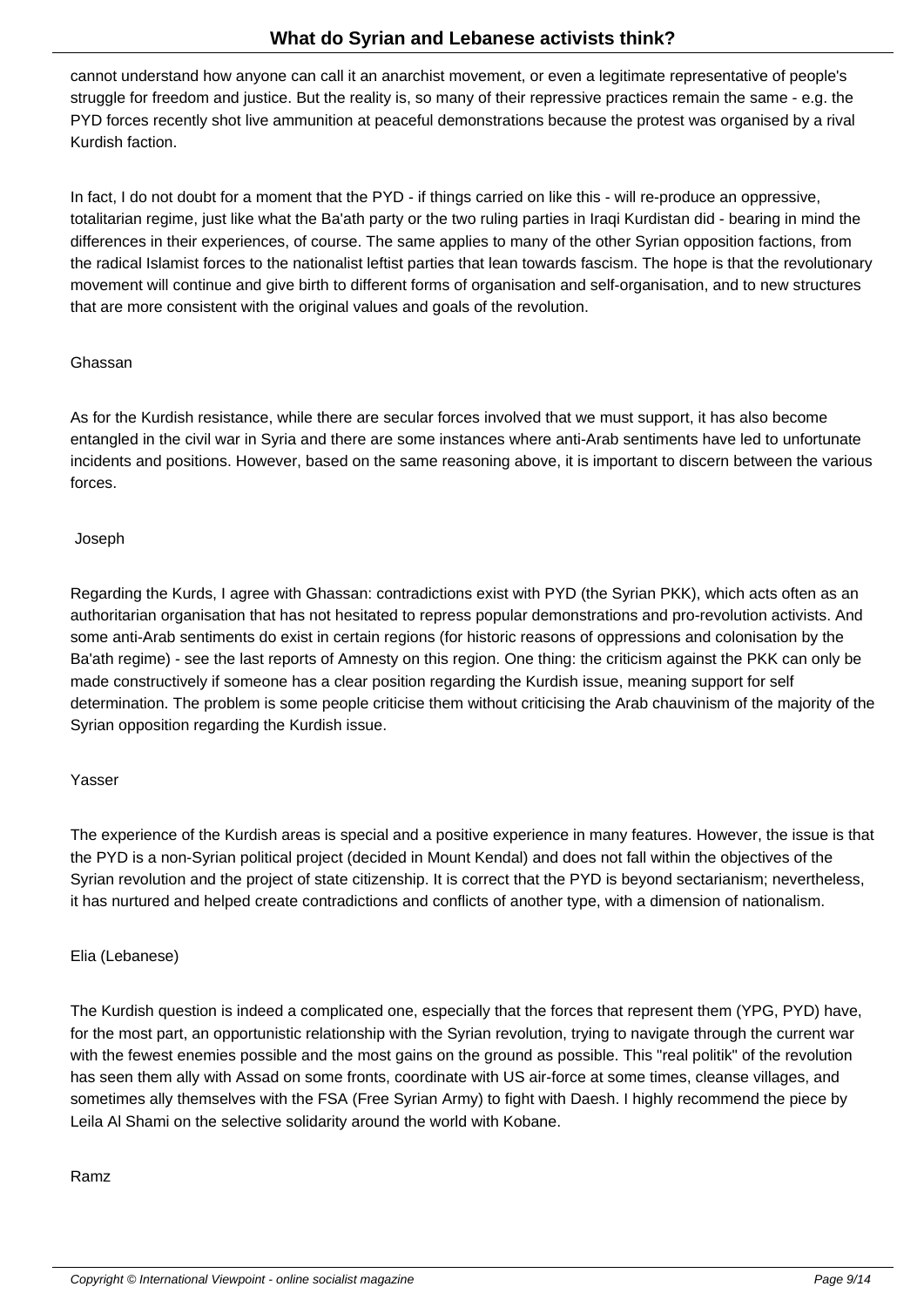The Kurdish experience will probably be what will prevent the establishment of an Islamic State [authority] in the whole of Syria. The Kurdish people do not have a tendency to religious extremism but their political factions don't accept the Islamist ideology in essence because Daesh opposes the Kurdish identity. Nevertheless, due to their own opportunism Kurdish forces do not really help setting up a national, overall, Syrian programme. Some of their chauvinist attitudes even lead to tensions between Arabs and Kurds.

## **Q4 Is the issue of military intervention relevant: does receiving weapons from or granting help to Western powers make a difference?**

Shiar

As much as I am (theoretically) against foreign (state) intervention and militarisation, I think this question is academic and we're way past that point. When talking about wars and armed struggles, we have to be realistic. If there were other, less dodgy sources of arms and other material support available, I can assure you that many Syrians fighting today would not have had to seek help from the US and the Gulf countries and to forge alliances with "Islamist fundamentalists" actually fighting on the ground.

We cannot defend the rebels' right to defend themselves, then condemn them for their reliance on the West or the Gulf without identifying a realistic alternative of support (there is none at the moment, it seems). Asking the rebels to demand arms with no strings attached is not going to get us anywhere because there are no such arms (with no strings attached) in the real world.

## Anthony

I cannot speak for the Syrian revolutionaries regarding intervention. My position is against Western military support, but it is not my livelihood that is destroyed, my community that's killed and displaced, or my own life that's on the line. What I can say is that the weaponising of the Syrian revolution, from the US, from the Gulf, from western Europe, from Iran, have turned it into a bloody massacre, and the military forces operating in Syria today (whether armed groups on the ground or bombings from the air) have caused nothing more than non-discriminating murder.

We stand firmly against military support to Assad or Daesh, or the reactionary counter-revolutionary forces, and for the full and unconditional support of the Syrian socialist revolutionaries and their demands on the ground. The socialist parties in the West need to turn their ears to the ground, to put in the great effort of steering their statements, slogans, positions and actions away from their own political benefits at home and towards a daring answer to one question: what do the Syrian revolutionaries need? The phrase "shut up and listen to what they have to say" puts it well. This is a process that needs to start now.

## Ghassan

Our position, ever since the war on Iraq has been to oppose imperialist wars in the region, but also to oppose all types of dictatorships, regardless of their pseudo-anti-imperialist positions. The Assad regime, for example, although against "the West" is working hand in hand with Russian imperialism. The same could be applied to Daesh, Hezbollah, and other forces entangled in the Syrian situation. The question of sectarianism is also extremely important, since it has been detrimental to the revolutionary process in Syria, Bahrain, Yemen, etc. and cannot be ignored by the left.

Tammam (Syrian)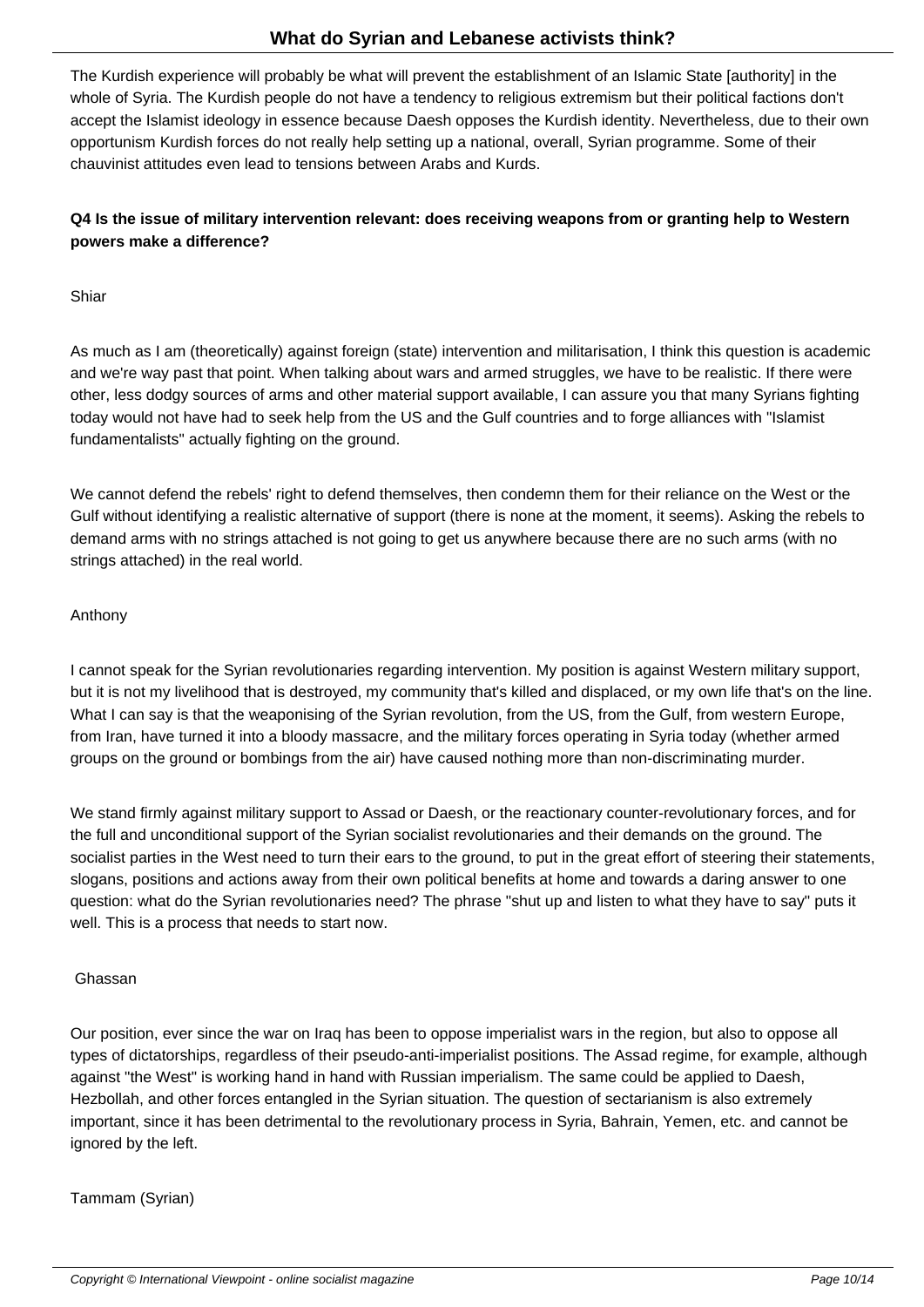It is difficult to find a reason for the position of the international community on the Syrian issue, without coming up against so-called "conspiracy theory". Nearly five years have passed since the start of the Syrian tragedy; for five years the Syrians have been exposed, daily, to planned death, in front of the whole world. Is it really convincing that the world still does not know what is happening in Syria?! Is knowing that difficult?! The Syrians are suffering - and have been for five years - not just from death, for death in one of its senses is not suffering; they are suffering from life! Yes, the Syrians have reached a stage beyond death, beyond fear of death. Now they are afraid of their life! A young man from Homs told me that the people of his village, on their way fleeing to Lebanon, felt comfort every time one of them who was injured died, because he would lighten their burdens!

Does the international community, and do the states that are bombing or preparing to bomb the Syrians, truly believe in the pretext of putting an end to terrorism, which was carried out and is carried out, in the end, by European citizens, from France, Belgium, Sweden, Holland, etc. Does this community and do these states believe that the Syrians have reached the point where they fear living more than dying?!

Well, the Syrians know that they face a fascist regime, the likes of which were extirpated from the world decades ago, but they also know that they face, along with it, a global decision to be silent about their liquidation; they face states on whose territory extremism receives support, and sometimes receives direct or indirect finance from them; and the extremists move from these lands to the regions of struggle, especially the Middle East, coming and going with the greatest of ease, and killing the local inhabitants of these areas, taking part, along with the dictatorial regimes, in forcing those inhabitants to flee; and then they return to their countries as European citizens, while Europe's borders are closed in the face of refugees fleeing, essentially, from their citizens.

What I say in this context will seem exaggerated, it will seem biased, and will seem like a conspiracy theory. But the Syrians, and I among them, have reached a point where we are incapable of knowing the reason for our death. Have you seen it? We no longer want life... we now want to know the reason for our death... that is cheaper than our life.

## Yasser

Military support can change the balance, which is now clearly in favour of the regime after the Russian intervention. The Syrian opposition was asking for support from the beginning, but as it never arrived it meant some opposition groups accepted any offer, also coming from Qatar and others [with an agenda]. That help is representing the voice of Islamists in the region and is reinforcing them in Syria. For instance, since 2012 Al Qaida and its Syrian section Al-Nusra received crucial support which allowed them to gain ground in the battlefields against Assad forces. But the military support was conditioned by the integration into an Islamist programme. This is the reason why the moderate Syrian opposition has become so weak. One last point, we understand that "fighting terrorism" is an issue but we should not forget that the basis of terrorism in Syria is the regime. Its practices and its propaganda favoured the emergence of extremism and encouraged terrorism against the revolt of ordinary Syrian people that started with legitimate claims.

## **Q5 What can we here do to support your cause?**

## Shiar

On a state policy level, a more nuanced approach to armed conflicts may succeed in persuading the US and its allies to seriously support the moderate Syrian opposition in its multiple wars, rather than insisting that such support should be solely directed, for now, at fighting Daesh, which is what the US administration has been doing. And to be effective, such support should be provided through one unified channel, rather than leaving it to regional powers with conflicting agendas.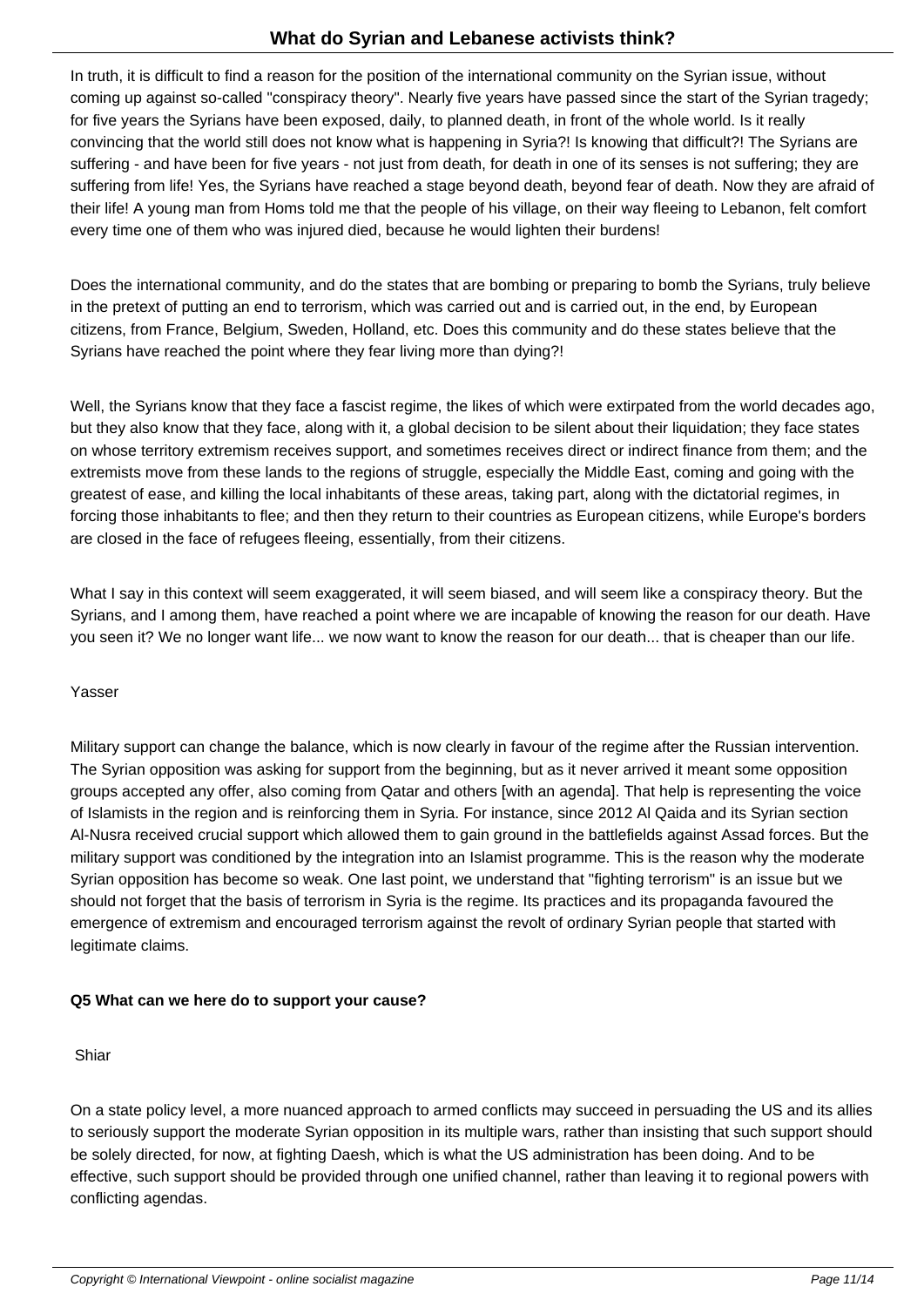On a popular level, there is today more need than ever for "critical solidarity" with the Syrian revolution; a solidarity that does not fall into false binary polarisations and is not, at the same time, "conditional solidarity". Critical solidarity means you support a struggle as a matter of principle, with real, material support, but maintain an active, critical stance toward a particular version or force that claims to represent people's aspirations or capitalises on them for political ends. Without such solidarity, it is likely that we will keep being presented with the false choices of Assad vs. Daesh, or Iran vs. Saudi Arabia and so on.

## Yasser

Political solidarity is more important than ever yet political opposition groups do not receive consistent support. There is an intense political struggle between the opposition and the regime, which obliged many since 2012 to flee from the country or simply stop fighting. You have to know that: the regime targets essentially political and civil activist. No-one from the "democratic side" supported the National-Democratic opposition; international support currently creates or reinforces political power relations. Regional powers started creating oppositions aligned to their political vision: e.g. support mainly goes to military Islamist forces, sometimes aid is distributed to those close to the supporting countries. We can even say that political decisions migrated outside of the country.

## Farah

What we request from all the progressive forces in Europe and elsewhere in the world is to show direct, non-hesitant, and courageous support for the Syrian people's revolution and demands for democracy and social justice. I have never seen in the world similar revolutions that were isolated and deserted such as the Syrian people's revolution. What we also request is for people to oppose the imperial wars on Syria. The bombings are only aggravating the situation on the ground, giving more power for the regime and Daesh and killing every hope for the rebirth of a popular movement with a progressive horizon. In the Arab region and in Lebanon in particular in 2003 during the war on Iraq we held the slogan "no to war, no to dictatorship". This slogan continues today to retain its full veracity.

## Joseph

In Europe I think the best way to help people struggling in the Middle East is notably as follows:

- Daesh has continuously attacked and killed democratic activists in Raqqa and even elsewhere (in Turkey for example), notably activists from the group Raqqa is Being Slaughtered.

- Speaking and supporting, as Ghassan said, the people still struggling on the ground against the regime and Islamic fundamentalist forces. We have seen in Syria the highest level or self-organisation by the people because the state disappeared. Helping them in all their kind of activities on the ground.

- Rebuilding an anti-war movement based on what Farah spoke about - the "Lebanese experience" of no to interventions and no to dictatorships and actually real solidarity with people in struggle in the region. Today, anti-war movements in the UK and I think the USA are based only on no to foreign interventions and denial of internationalist solidarity and we have seen the results. It's completely a shame, and Syrians who are pro-revolution are not joining, others as well. I would personally never go any more or participate in the construction of the current Stop the War. I would seek an alternative, and I think space exists to do it, on the principles I spoke about above.

- Welcoming and opening borders to refugees and giving them the conditions in which they can live and not just survive - in other words be able to work, have housing, etc... In Switzerland many joint-experiences with refugees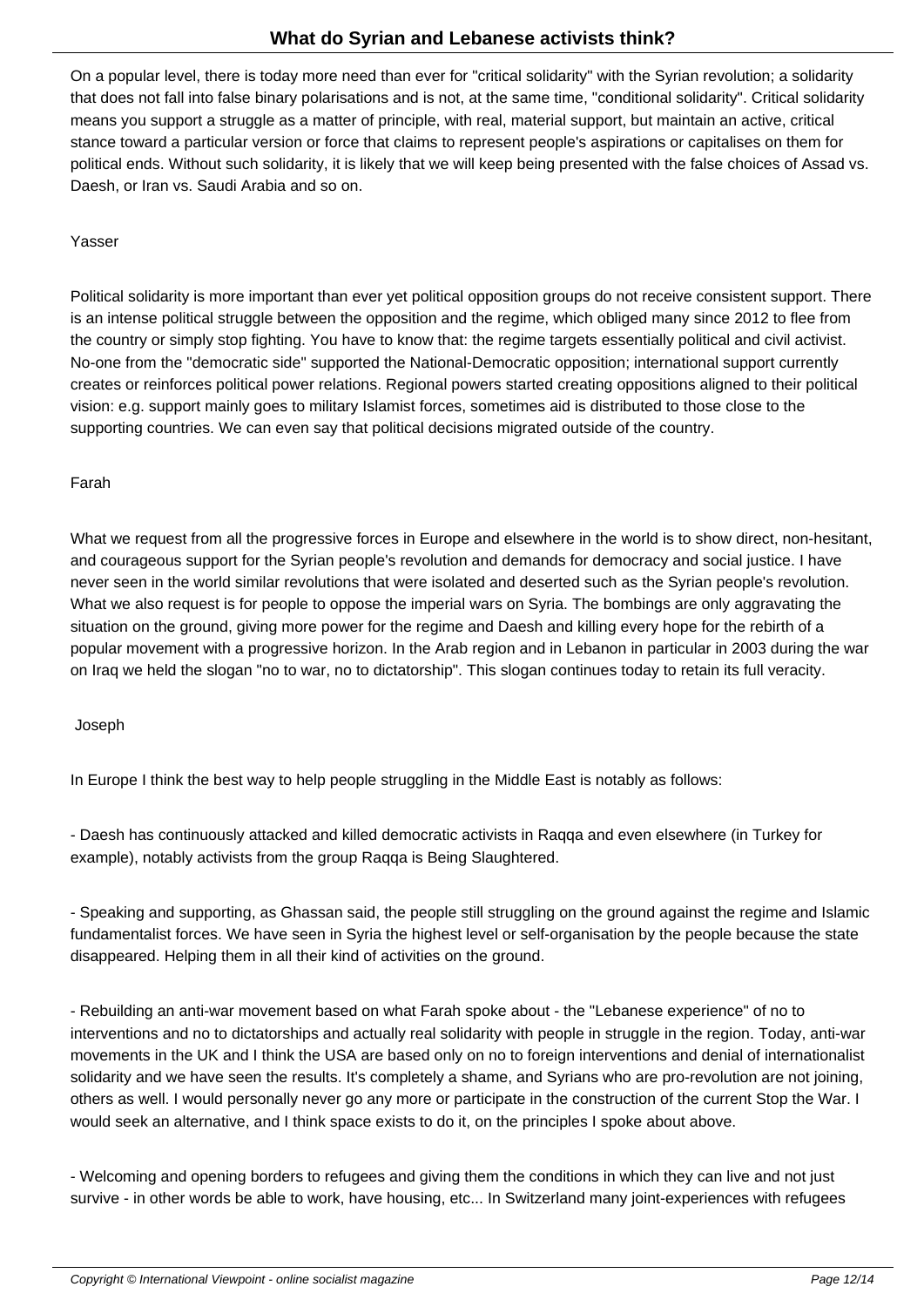that were very successful.

- Fighting against new laws limiting democratic rights, struggling against Islamophobia.

Ramz

The most important assistance which could be provided to the Syrian people is to pressure governments to find an acceptable political solution by all parties, not just managing the crisis and extending the conflict. In addition to support for secular and democratic movements.

Many initiatives in support of the Syrian uprising and against Assad's regime have surged in the past years. Some of us in the radical left were initially a part of these initiatives. It is probably a reflection of our internal disarray and leftist regroupments that our collaborations in these initiatives have been forsaken. But the fact that groups such as SSM had less "leftist" engagement meant that their content became less and less "leftist" in the sense of for instance a clear position about foreign (western) intervention.

After losing momentum, some of these groups have started to call for - or rather not to resist - a no fly zone. This is being refashioned by StWC as "pro-intervention" with obvious reactionary connotations. However, rather than focusing on support vs. rejection of (western) intervention we should consider the political forces inside these networks and try to understand the desperate context that lead to their positions. They have repeatedly said that for it to be principled, âEurosÜmilitary intervention' cannot only an issue of US/UK politics and must includes Russia, Iran, etc., and that Assad's barrel bombs must be stopped. Yes, these arguments might be exploited to promote war, but we also know that an anti-war movement, which has been taking a de-facto pro-Assad position, has lost the legitimacy to make this argument.

Hence, others on the left should make sure that we lose neither side of the argument. But we have learned the hard way that this can only be done from a clear position of solidarity. Syrians are undergoing a tragedy of unimaginable proportions: their cry for help to stop the Assad barrel bombs, the Russian fighter jets, and Daesh's slaughtering are not less valid than their cries against US or British bombs. The possible negative implications of those cries should never be the starting point for a socialist. Internationalism and its pillars - solidarity, empathy, brother/sisterhood - is what drives our struggle. [3]

#### RS21

[1] The author would like to thank Ashley Inglis for helping copy-edit the text as well as all the correspondents for taking the time to think about the questions and answer them so insightfully.

[[2](#nh1)] Including Lebanese comrades is important considering the obvious close relations historically/socially, Lebanese dynamics as well as the "spill-over" effect of the Syrian developments.

[[3](#nh2)] Further reading recommended by the interviewees:

https://syriafreedomforever.wordpress.com/2015/01/09/the-pkk-and-the-issue-of-the-self-determination-of-the-kurdish-people/

[ht](#nh3)tps://tahriricn.wordpress.com/2015/05/05/syrias-multi-party-conflict-and-multi-way-war/

[https://tahriricn.wordpress.com/2014/04/07/syria-on-the-syrian-revolution-and-the-kurdish-issue-an-interview-with-syrian-kurdis](https://syriafreedomforever.wordpress.com/2015/01/09/the-pkk-and-the-issue-of-the-self-determination-of-the-kurdish-people/)h-activist-and-journ